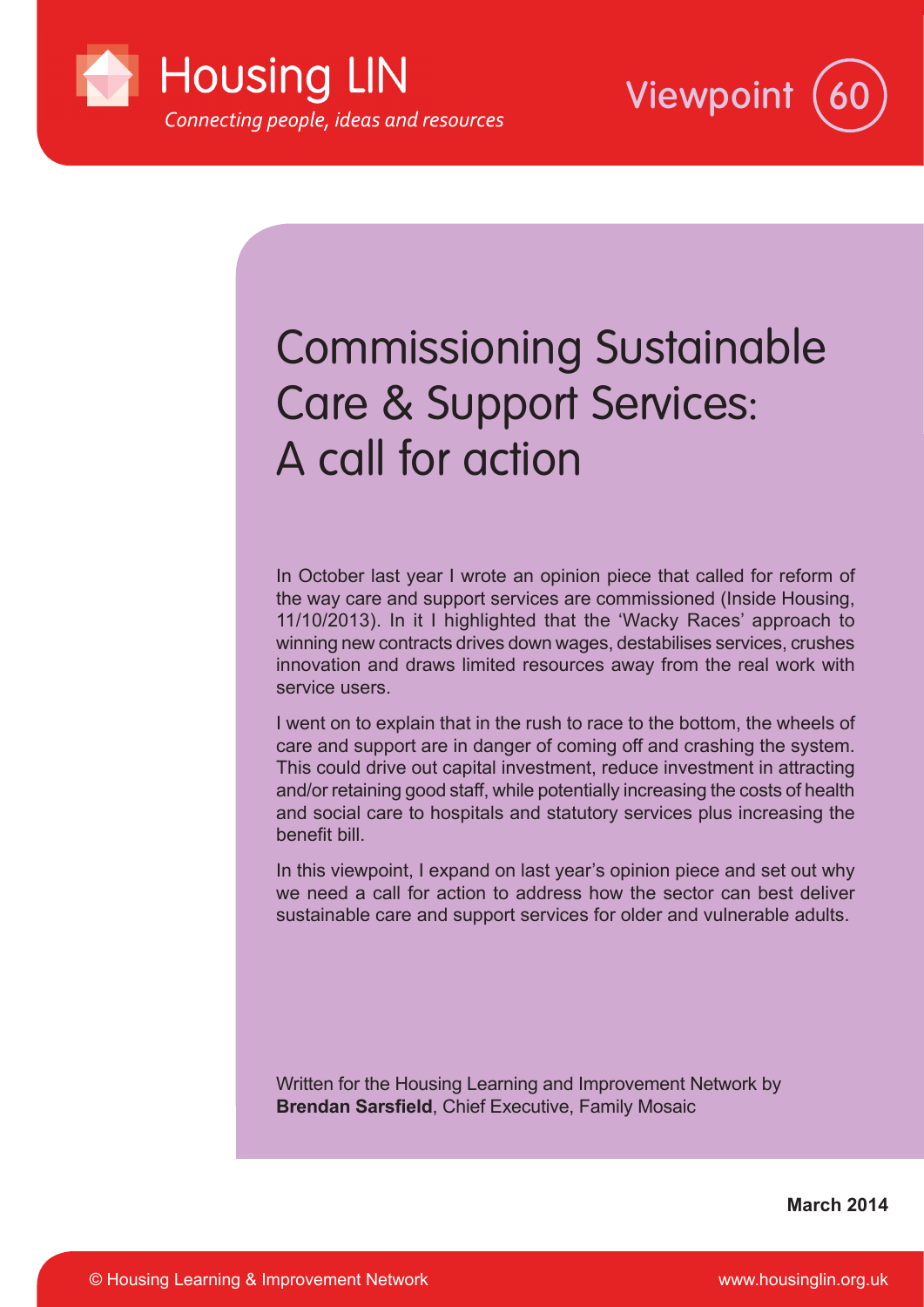## **Introduction**

For those of us working in care and supported housing services, we are constantly fighting to deliver excellent services, keep our contracts and, if we are lucky, grow a bit too.

But with a new Care Act on the horizon, let's stand back, look at where we are today and consider some ways in which we can make a better future. We don't want to go back to the mistakes of the past.<sup>1</sup> So, let's start with 'What is the state of care and support in the 3rd sector?'. In particular:

- We are proud of the services we provide to vulnerable people, often under difficult and risky circumstances.
- We recognise there is a growing risk of a gap between the services we aspire to provide and those we can actually deliver with the resources available.
- We feel we have been squeezed on costs as much as we can. Some, especially in domiciliary care, as recently reported by the United Kingdom Home Care Association<sup>2</sup>, pay below the minimum wage with the silent or ignorant compliance of commissioners.
- We are worried about when our staff are going to get a pay rise, especially with the increases in the cost of living. Some of our staff need welfare support themselves to cope financially.
- We can see that demographically the need for our services are growing, and that local authority services, which once complemented our roles, have been withdrawn/stretched.
- As public resources get stretched, the professional tolerance level on abuse will rise uncomfortably.
- The general public and Commissioners have not yet made the link between cost, quality and their future. No one knows about the cuts we have faced and the environment we work in, not even people within housing. We are not getting our point across.

And that's just the status quo. There is also the cycle of retendering:

- Documentation requirements keep growing. One recent tender we submitted was 20,000 words long. Method statements are weighed by commissioners rather than monitored.
- TUPE'ing staff in and out of our organisations is a dehumanising process. The process makes it difficult to establish your own culture and standards before the contract is retendered again. This frustrates management who have invested in staff and then see a competitor benefit. The obvious conclusion for an employer is to match short term contracting with a short-term plan for staff training & development.
- Historically, many of us have tried to meet the demand for specialist housing. A new development now makes a big loss which needs cross-subsidy from surpluses or sales of other homes. It is, therefore, galling to be told by Commissioners that we will have to tender for the support/care contract for the new home. How does this encourage providers to invest, especially in high support schemes where the design of the homes do not lend themselves to alternative users?

<sup>1</sup> Family Mosaic (2012). *No going back: Is institutionalisation being recreated in modern care and support settings?*

<sup>2</sup> UKHCA (2014). Briefing: *A minimum price for home care*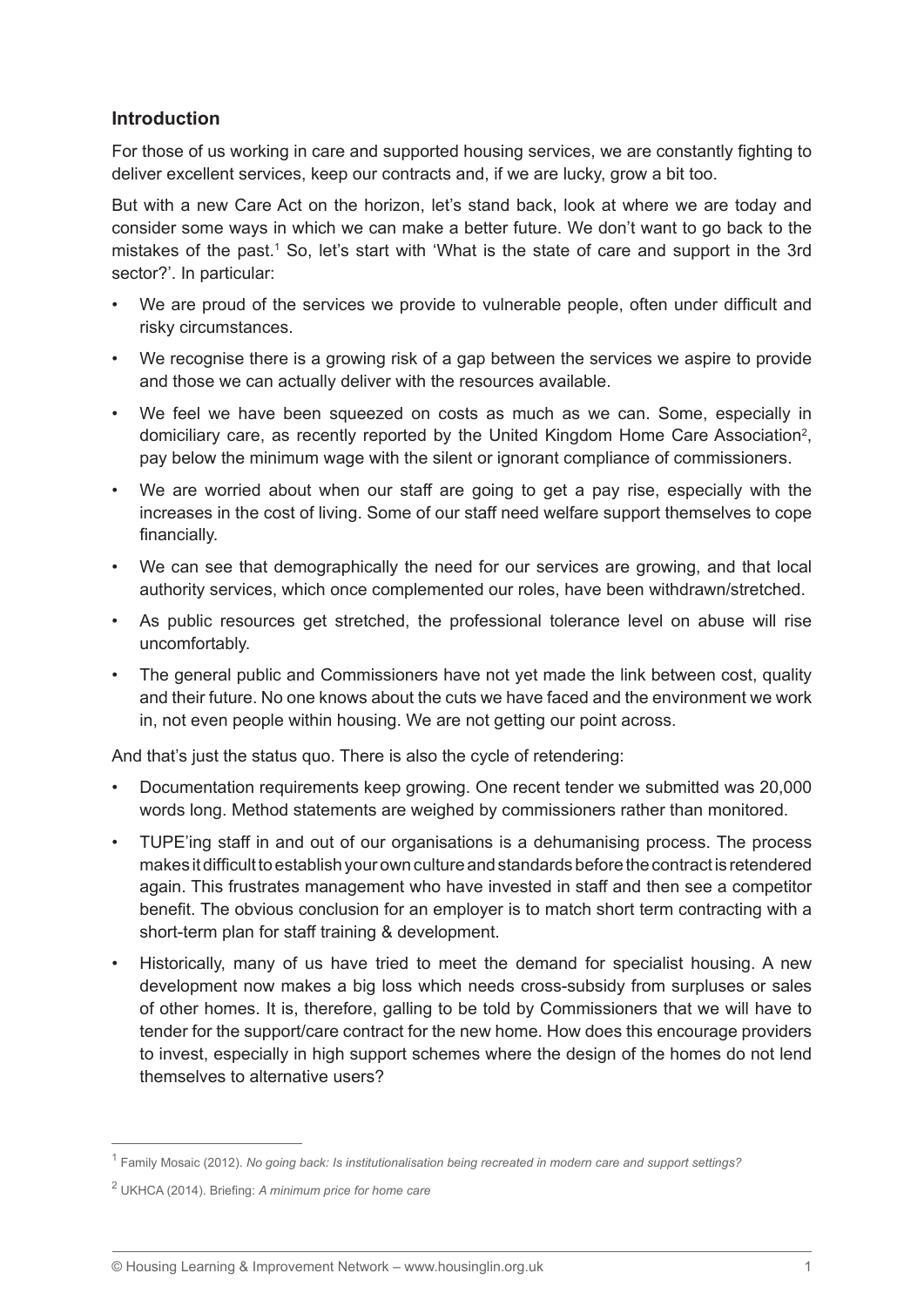If you reflect on this, then the future does not look rosy:

- How can we attract, train and keep quality staff?
- How can we respond to growing demand?
- How can we respond to growing legal responsibilities for things like safeguarding?
- How do we deliver services that we remain proud of?

More money is not likely if we are quiet about the challenges we face. So what should we be doing to ensure that care and support services are sustainable?

Some of the ways forward are captured in a recent video case study made by Skills for Care and the Housing LIN. This takes a detailed look at a Family Mosaic supported housing scheme, Hana Mews, in East London.<sup>3</sup> However, we need a coordinated call for action to ensure that we can continue to provide affordable housing, care and support for the most vulnerable people in society.

# **A call for action**

On behalf of our service users, what is the way out of this hole? Here are some suggestions.

- 1. Increasing demand without growth in services suggests prices should rise. We need to become strong and fight for a fair deal for us, our staff and our customers. The product is under priced.
- 2. Collectively we need to set minimum requirements for tendering. For example, minimum contract periods and standard documentation, and if we don't get this then at the very least withdrawal of homes from services if our historical investments in the homes and services are ignored.
- 3. Rationalisation. There are too many of us and that doesn't help quality or price. If you are small and specialist you may have a niche product. If you are large you are more likely to be able to compete on cost and quality, but if you are a mid-range organisation then you should ask what unique role do you play? Family Mosaic has contracts of over £40m and its overhead spread across a £200m business, but we don't think we are yet big enough to offer competitive value. We collectively have to reduce back office costs. The sector needs to rationalise.
- 4. We may think things are difficult but Private Companies can deliver services cheaper than us. At the top end they can also provide a quality service but at the poorer end of the market they often treat it as a process. We need to compete to protect quality as well as our own futures.
- 5. Some Local Authorities still give a preferred status to their in-house services which can't compete on a level playing field, wasting valuable resources on self-protectionism. This has to change.
- 6. We should think about redefining our services so that they are seen as valuable to others. I have argued this publicly for Social Housing (where investment has been dropping since the late 1970's) but the same applies to Supported Housing. One reason we are underfunded is because we have not convinced government, press and other influencers we are worth investing in.

<sup>3</sup> www.housinglin.org.uk/Topics/type/resource/?cid=9134&msg=0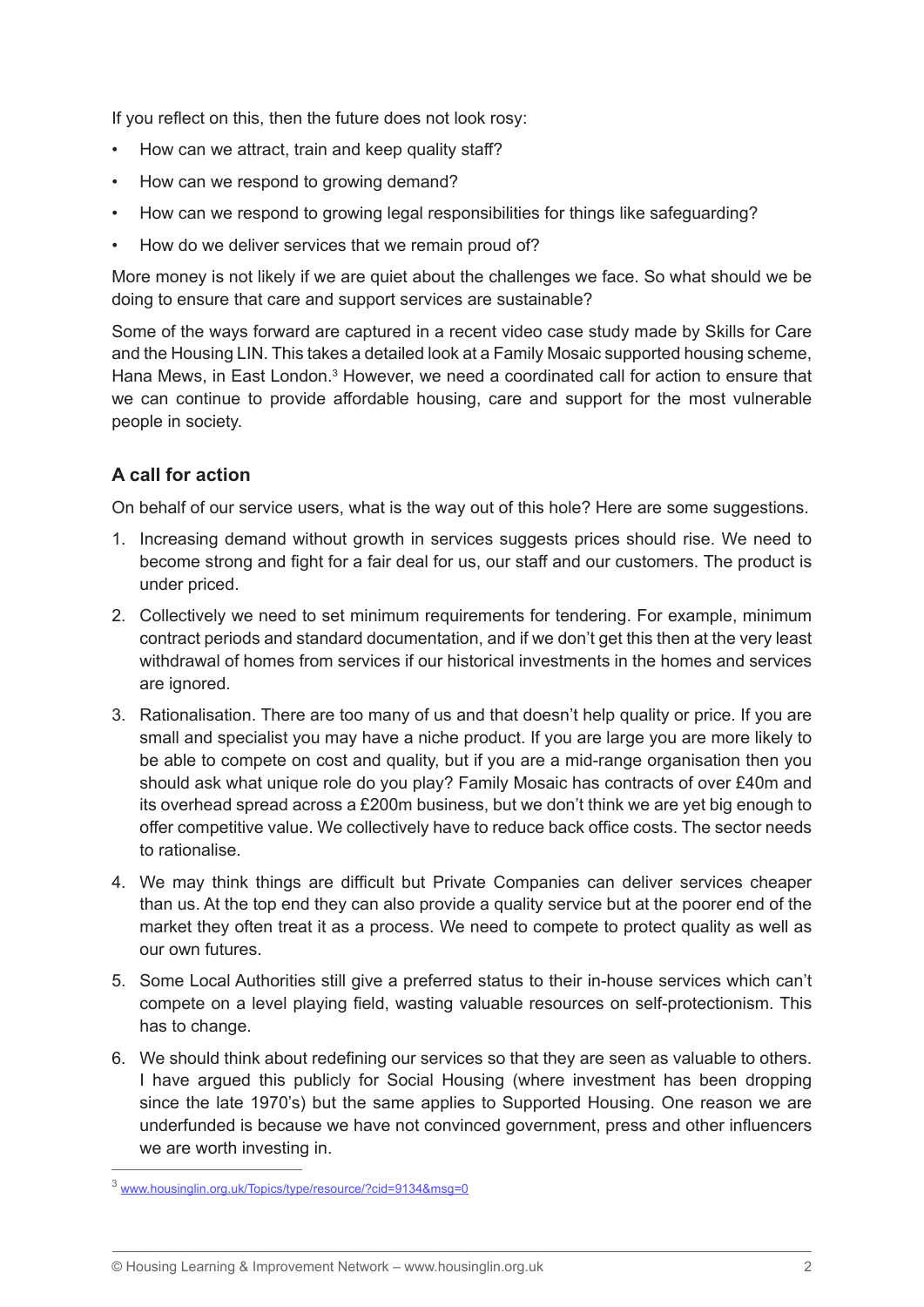- 7. We will be stronger if we campaign together. This needs trade and professional bodies such as the CIH, NHF, the Housing LIN and others to use their strength and resources to get us united behind a campaign. Four Housing Associations are pushing them to do this (Family Mosaic, Home, Midland Heart and Riverside). This covers a communications campaign, research, plus an ask for a review of commissioning so that we can change the negative processes we use at the moment.
- 8. We still have to campaign alone at a local level and get your stories in local press: Make this an election issue.
- 9. I would also target health as a source of funding rather than DCLG/local government. We can prove to local health commissioners we will save them money.<sup>4</sup> We can't do this to DCLG. Supporting People funding is dying because it isn't linked into other social policy strands. Start a new relationship with Health. Invite your local Clinical Commissioning Group members, Mental Health Trust or Director of Public Health out to visit your schemes. Despite calls for greater integration and partnership working, at a local level, the NHS doesn't have a clue about what we do.
- 10. To deliver the above needs leadership. An offer to government of rationalisation, competitiveness, but the need for a fair deal is easy to write but hard to deliver. But if we really care about our service users we have to stand up and deal with these difficult issues. Leadership isn't just about CEO's. It is a responsibility we all have.

## **Conclusion**

To conclude, the future could look bleak for our services but they look worse for the client groups we try to serve. So there is a compelling case to fight for your clients and fight for yourselves. Make something happen!!

#### **Note**

The views expressed in this paper are those of the author, and not necessarily those of the Housing Learning and Improvement Network.

#### **About Family Mosaic**

Family Mosaic is one of the largest housing providers in London and the South East. We provide affordable homes to rent and buy as well as care and support services to thousands of people who need extra support.

We provide our customers with a range of opportunities such as training, employment and access to learning. We also partner with local communities to make our neighbourhoods better places to live.

More at: www.familymosaic.co.uk

<sup>4</sup> Family Mosaic (2013). *Health begins at home. Interim Research Report*